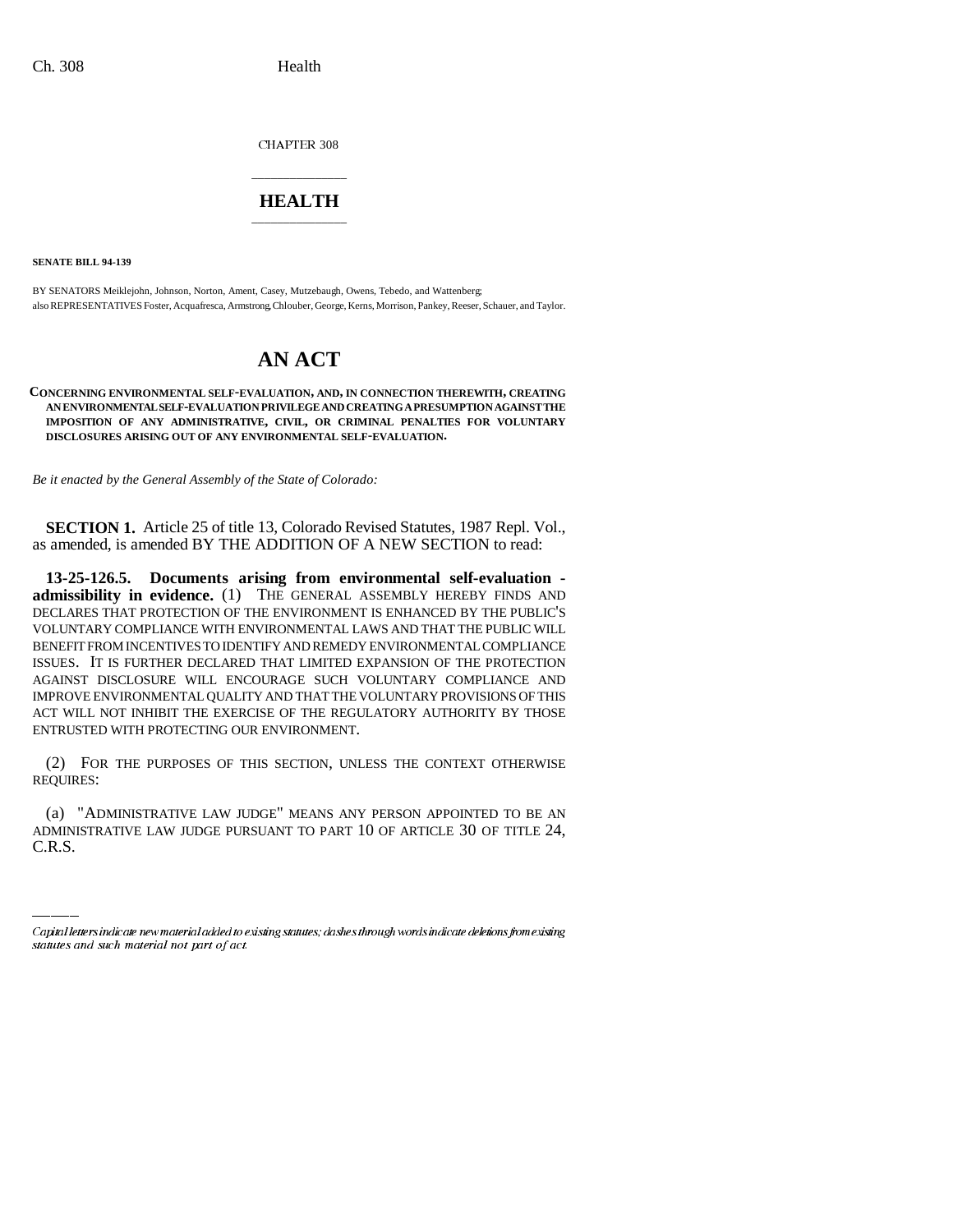(b) "ENVIRONMENTAL AUDIT REPORT" MEANS ANY DOCUMENT, INCLUDING ANY REPORT, FINDING, COMMUNICATION, OR OPINION OR ANY DRAFT OF A REPORT, FINDING, COMMUNICATION, OR OPINION, RELATED TO AND PREPARED AS A RESULT OF A VOLUNTARY SELF-EVALUATION THAT IS DONE IN GOOD FAITH.

(c) "ENVIRONMENTAL LAW" MEANS ANY REQUIREMENT CONTAINED IN ARTICLES 7, 8, 11, 15, AND 18 OF TITLE 25, C.R.S., OR ARTICLE 20 OF TITLE 30, C.R.S., IN REGULATIONS PROMULGATED UNDER SUCH PROVISIONS, OR IN ANY ORDERS, PERMITS, LICENSES, OR CLOSURE PLANS UNDER SUCH PROVISIONS.

(d) "IN CAMERA REVIEW" MEANS A HEARING OR REVIEW IN A COURTROOM, HEARING ROOM, OR CHAMBERS TO WHICH THE GENERAL PUBLIC IS NOT ADMITTED. AFTER SUCH HEARING OR REVIEW, THE CONTENT OF THE ORAL AND OTHER EVIDENCE AND STATEMENTS OF THE JUDGE AND COUNSEL SHALL BE HELD IN CONFIDENCE BY THOSE PARTICIPATING IN OR PRESENT AT THE HEARING OR REVIEW, AND ANY TRANSCRIPT OF THE HEARING OR REVIEW SHALL BE SEALED AND NOT CONSIDERED A PUBLIC RECORD, UNTIL AND UNLESS ITS CONTENTS ARE DISCLOSED BY A COURT OR ADMINISTRATIVE LAW JUDGE HAVING JURISDICTION OVER THE MATTER.

(e) "VOLUNTARY SELF-EVALUATION" MEANS A SELF-INITIATED ASSESSMENT, AUDIT, OR REVIEW, NOT OTHERWISE EXPRESSLY REQUIRED BY ENVIRONMENTAL LAW, THAT IS PERFORMED BY ANY PERSON OR ENTITY, FOR ITSELF, EITHER BY AN EMPLOYEE OR EMPLOYEES EMPLOYED BY SUCH PERSON OR ENTITY WHO ARE ASSIGNED THE RESPONSIBILITY OF PERFORMING SUCH ASSESSMENT, AUDIT, OR REVIEW OR BY A CONSULTANT ENGAGED BY SUCH PERSON OR ENTITY EXPRESSLY AND SPECIFICALLY FOR THE PURPOSE OF PERFORMING SUCH ASSESSMENT, AUDIT, OR REVIEW TO DETERMINE WHETHER SUCH PERSON OR ENTITY IS IN COMPLIANCE WITH ENVIRONMENTAL LAWS. ONCE INITIATED, SUCH VOLUNTARY SELF-EVALUATION SHALL BE COMPLETED WITHIN A REASONABLE PERIOD OF TIME. NOTHING IN THIS SECTION SHALL BE CONSTRUED TO AUTHORIZE UNINTERRUPTED VOLUNTARY SELF-EVALUATIONS.

(3) AN ENVIRONMENTAL AUDIT REPORT IS PRIVILEGED AND IS NOT ADMISSIBLE IN ANY LEGAL ACTION OR ADMINISTRATIVE PROCEEDING AND IS NOT SUBJECT TO ANY DISCOVERY PURSUANT TO THE RULES OF CIVIL PROCEDURE, CRIMINAL PROCEDURE, OR ADMINISTRATIVE PROCEDURE, UNLESS:

(a) THE ENTITY OR PERSON FOR WHOM THE ENVIRONMENTAL AUDIT REPORT WAS PREPARED, WHETHER THE ENVIRONMENTAL AUDIT REPORT WAS PREPARED BY THE ENTITY OR BY A CONSULTANT HIRED BY THE ENTITY, WAIVES THE PRIVILEGE UNDER THIS SECTION;

(b) (I) A COURT OF RECORD, OR, PURSUANT TO SECTION 24-4-105, C.R.S., AN ADMINISTRATIVE LAW JUDGE, AFTER AN IN CAMERA REVIEW, DETERMINES THAT:

(A) THE ENVIRONMENTAL AUDIT REPORT SHOWS EVIDENCE THAT THE PERSON OR ENTITY FOR WHICH THE ENVIRONMENTAL AUDIT REPORT WAS PREPARED IS NOT OR WAS NOT IN COMPLIANCE WITH AN ENVIRONMENTAL LAW; AND

(B) THE PERSON OR ENTITY DID NOT INITIATE APPROPRIATE EFFORTS TO ACHIEVE COMPLIANCE WITH THE ENVIRONMENTAL LAW OR COMPLETE ANY NECESSARY PERMIT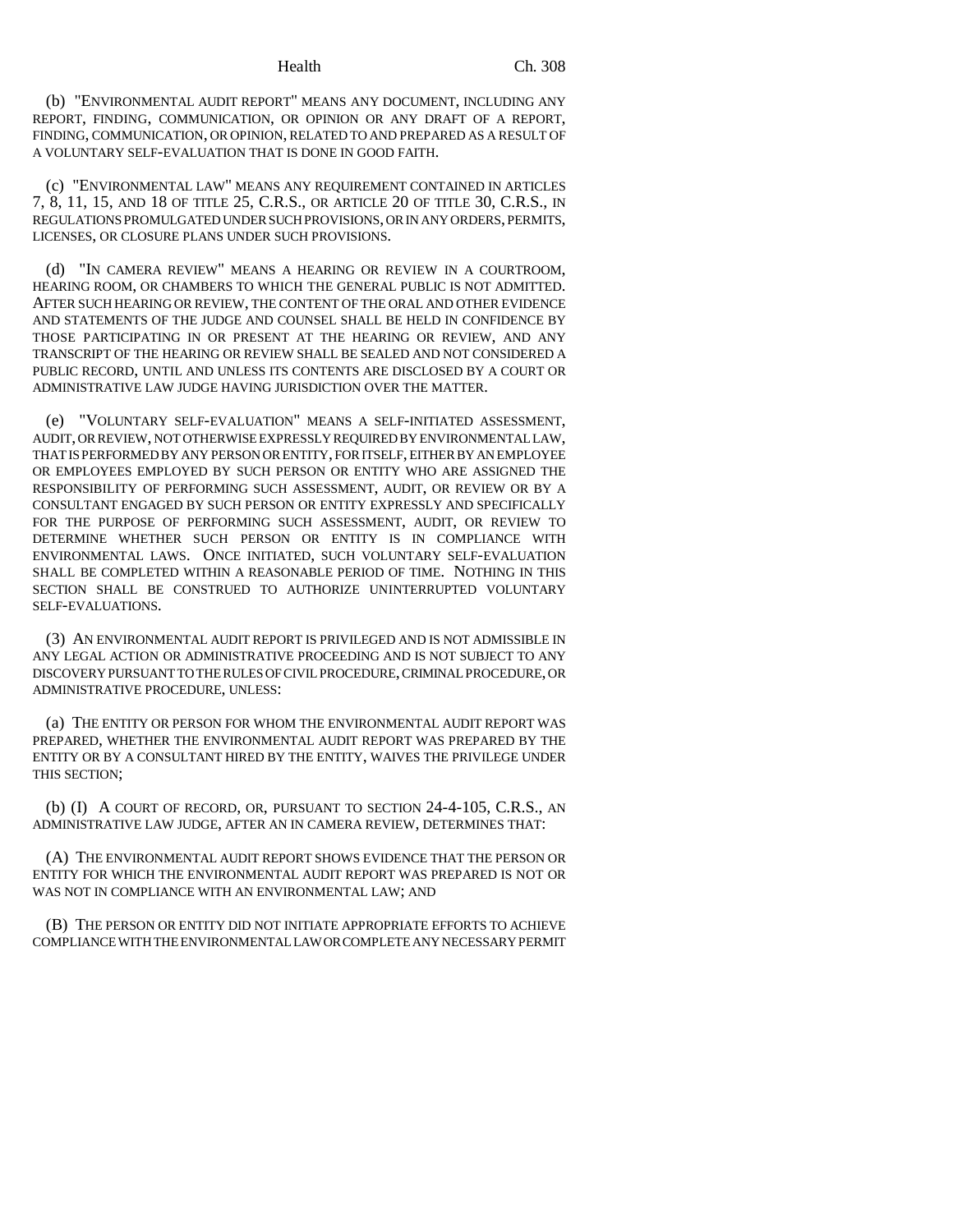APPLICATION PROMPTLY AFTER THE NONCOMPLIANCE WITH THE ENVIRONMENTAL LAW WAS DISCOVERED AND, AS A RESULT, THE PERSON OR ENTITY DID NOT OR WILL NOT ACHIEVE COMPLIANCE WITH THE ENVIRONMENTAL LAW OR COMPLETE THE NECESSARY PERMIT APPLICATION WITHIN A REASONABLE AMOUNT OF TIME.

(II) FOR THE PURPOSES OF THIS PARAGRAPH (b) ONLY, IF THE EVIDENCE SHOWS NONCOMPLIANCE BY A PERSON OR ENTITY WITH MORE THAN ONE ENVIRONMENTAL LAW, THE PERSON OR ENTITY MAY DEMONSTRATE THAT APPROPRIATE EFFORTS TO ACHIEVE COMPLIANCE WERE OR ARE BEING TAKEN BY INSTITUTING A COMPREHENSIVE PROGRAM THAT ESTABLISHES A PHASED SCHEDULE OF ACTIONS TO BE TAKEN TO BRING THE PERSON OR ENTITY INTO COMPLIANCE WITH ALL OF SUCH ENVIRONMENTAL LAWS.

(c) A COURT OF RECORD, OR, PURSUANT TO SECTION 24-4-105, C.R.S., AN ADMINISTRATIVE LAW JUDGE, AFTER AN IN CAMERA REVIEW, DETERMINES THAT COMPELLING CIRCUMSTANCES EXIST THAT MAKE IT NECESSARY TO ADMIT THE ENVIRONMENTAL AUDIT REPORT INTO EVIDENCE OR THAT MAKE IT NECESSARY TO SUBJECT THE ENVIRONMENTAL AUDIT REPORT TO DISCOVERY PROCEDURES;

(d) A COURT OF RECORD, OR, PURSUANT TO SECTION 24-4-105, C.R.S., AN ADMINISTRATIVE LAW JUDGE, AFTER AN IN CAMERA REVIEW, DETERMINES THAT THE PRIVILEGE IS BEING ASSERTED FOR A FRAUDULENT PURPOSE OR THAT THE ENVIRONMENTAL AUDIT REPORT WAS PREPARED TO AVOID DISCLOSURE OF INFORMATION IN AN INVESTIGATIVE, ADMINISTRATIVE, OR JUDICIAL PROCEEDING THAT WAS UNDERWAY, THAT WAS IMMINENT, OR FOR WHICH THE ENTITY OR PERSON HAD BEEN PROVIDED WRITTEN NOTIFICATION THAT AN INVESTIGATION INTO A SPECIFIC VIOLATION HAD BEEN INITIATED; OR

(e) A COURT OF RECORD, OR, PURSUANT TO SECTION 24-4-105, C.R.S., AN ADMINISTRATIVE LAW JUDGE, AFTER AN IN CAMERA REVIEW, DETERMINES THAT THE INFORMATION CONTAINED IN THE ENVIRONMENTAL AUDIT REPORT DEMONSTRATES A CLEAR, PRESENT, AND IMPENDING DANGER TO THE PUBLIC HEALTH OR THE ENVIRONMENT IN AREAS OUTSIDE OF THE FACILITY PROPERTY.

(4) THE SELF-EVALUATION PRIVILEGE CREATED BY THIS SECTION DOES NOT APPLY TO:

(a) DOCUMENTS OR INFORMATION REQUIRED TO BE DEVELOPED, MAINTAINED, OR REPORTED PURSUANT TO ANY ENVIRONMENTAL LAW OR ANY OTHER LAW OR REGULATION;

(b) DOCUMENTS OR OTHER INFORMATION REQUIRED TO BE AVAILABLE OR FURNISHED TO A REGULATORY AGENCY PURSUANT TO ANY ENVIRONMENTAL LAW OR ANY OTHER LAW OR REGULATION;

(c) INFORMATION OBTAINED BY A REGULATORY AGENCY THROUGH OBSERVATION, SAMPLING, OR MONITORING;

(d) INFORMATION OBTAINED THROUGH ANY SOURCE INDEPENDENT OF THE ENVIRONMENTAL AUDIT REPORT OR ANY PERSON COVERED UNDER SECTION 13-90-107  $(1)$  (j) (I) (A), C.R.S.;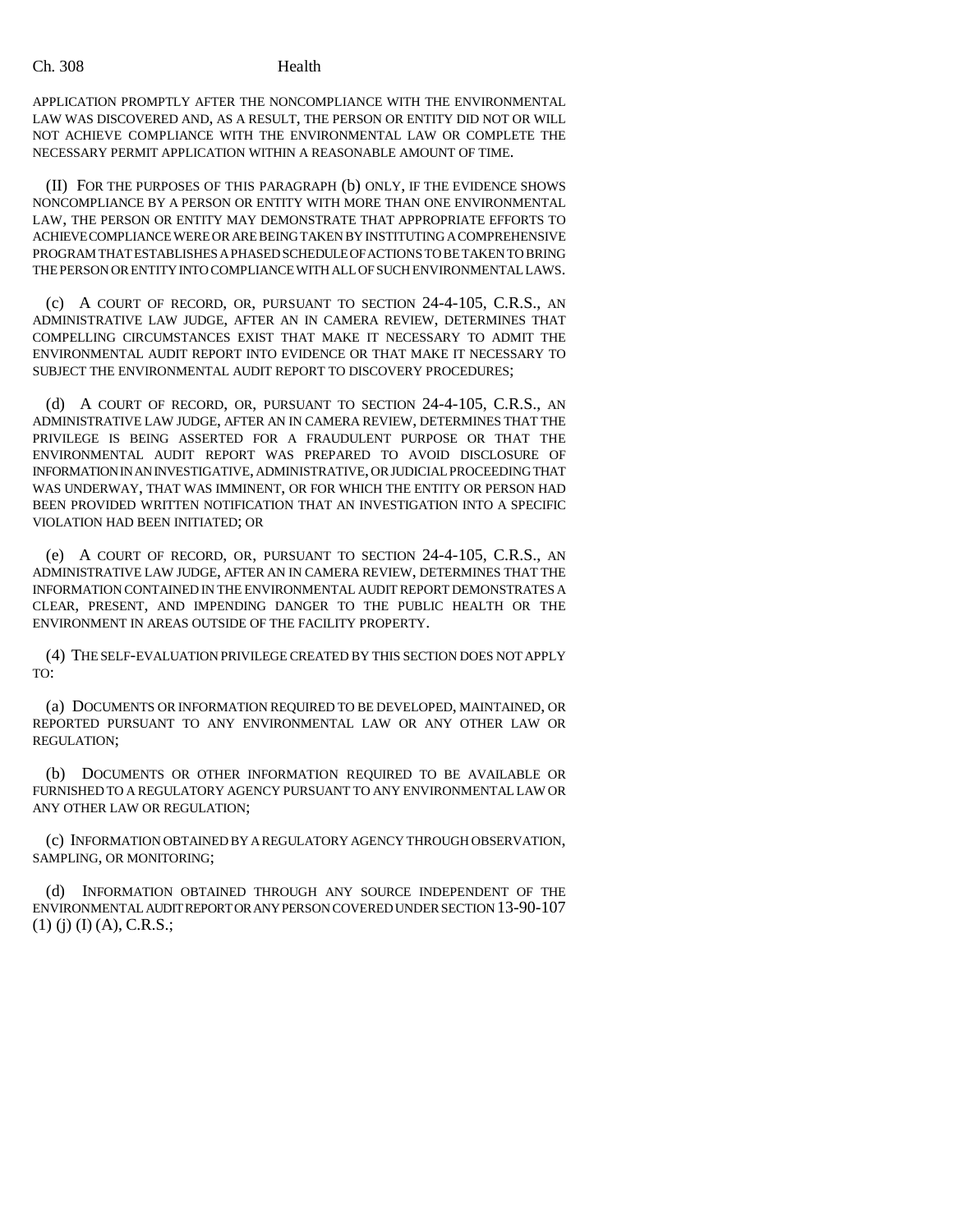(e) DOCUMENTS EXISTING PRIOR TO THE COMMENCEMENT OF AND INDEPENDENT OF THE VOLUNTARY SELF-EVALUATION;

(f) DOCUMENTS PREPARED SUBSEQUENT TO THE COMPLETION OF AND INDEPENDENT OF THE VOLUNTARY SELF-EVALUATION; OR

(g) ANY INFORMATION, NOT OTHERWISE PRIVILEGED, INCLUDING THE PRIVILEGE CREATED BY THIS SECTION, THAT IS DEVELOPED OR MAINTAINED IN THE COURSE OF REGULARLY CONDUCTED BUSINESS ACTIVITY OR REGULAR PRACTICE.

(5) (a) UPON A SHOWING BY ANY PARTY, BASED UPON INDEPENDENT KNOWLEDGE, THAT PROBABLE CAUSE EXISTS TO BELIEVE THAT AN EXCEPTION TO THE SELF-EVALUATION PRIVILEGE UNDER SUBSECTION (3) OF THIS SECTION IS APPLICABLE TO AN ENVIRONMENTAL AUDIT REPORT OR THAT THE PRIVILEGE DOES NOT APPLY TO THE ENVIRONMENTAL AUDIT REPORT PURSUANT TO THE PROVISIONS OF SUBSECTION (4) OF THIS SECTION, THEN A COURT OF RECORD OR, PURSUANT TO SECTION 24-4-105, C.R.S., ANY ADMINISTRATIVE LAW JUDGE, MAY ALLOW SUCH PARTY LIMITED ACCESS TO THE ENVIRONMENTAL AUDIT REPORT FOR THE PURPOSES OF AN IN CAMERA REVIEW ONLY. THE COURT OF RECORD OR THE ADMINISTRATIVE LAW JUDGE MAY GRANT SUCH LIMITED ACCESS TO ALL OR PART OF THE ENVIRONMENTAL AUDIT REPORT UNDER THE PROVISIONS OF THIS SUBSECTION (5) UPON SUCH CONDITIONS AS MAY BE NECESSARY TO PROTECT THE CONFIDENTIALITY OF THE ENVIRONMENTAL AUDIT REPORT. A MOVING PARTY WHO OBTAINS ACCESS TO AN ENVIRONMENTAL AUDIT REPORT PURSUANT TO THE PROVISIONS OF THIS SUBSECTION (5) MAY NOT DIVULGE ANY INFORMATION FROM THE REPORT EXCEPT AS SPECIFICALLY ALLOWED BY THE COURT OR ADMINISTRATIVE LAW JUDGE.

(b) (I) IF ANY PARTY DIVULGES ALL OR ANY PART OF THE INFORMATION CONTAINED IN AN ENVIRONMENTAL AUDIT REPORT IN VIOLATION OF THE PROVISIONS OF PARAGRAPH (a) OF THIS SUBSECTION (5) OR IF ANY OTHER PERSON OR ENTITY KNOWINGLY DIVULGES OR DISSEMINATES ALL OR ANY PART OF THE INFORMATION CONTAINED IN AN ENVIRONMENTAL AUDIT REPORT THAT WAS PROVIDED TO SUCH PERSON OR ENTITY IN VIOLATION OF THE PROVISIONS OF PARAGRAPH (a) OF THIS SUBSECTION (5), SUCH PARTY OR OTHER PERSON OR ENTITY IS LIABLE FOR ANY DAMAGES CAUSED BY THE DIVULGENCE OR DISSEMINATION OF THE INFORMATION THAT ARE INCURRED BY THE PERSON OR ENTITY FOR WHICH THE ENVIRONMENTAL AUDIT REPORT WAS PREPARED.

(II) IF ANY PUBLIC ENTITY, PUBLIC EMPLOYEE, OR PUBLIC OFFICIAL DIVULGES ALL OR ANY PART OF THE INFORMATION CONTAINED IN AN ENVIRONMENTAL AUDIT REPORT IN VIOLATION OF THE PROVISIONS OF PARAGRAPH (a) OF THIS SUBSECTION (5) OR KNOWINGLY DIVULGES OR DISSEMINATES ALL OR ANY PART OF THE INFORMATION CONTAINED IN AN ENVIRONMENTAL AUDIT REPORT THAT WAS PROVIDED TO SUCH PUBLIC ENTITY, PUBLIC EMPLOYEE, OR PUBLIC OFFICIAL IN VIOLATION OF THE PROVISIONS OF PARAGRAPH (a) OF THIS SUBSECTION (5), SUCH PUBLIC ENTITY, PUBLIC EMPLOYEE, OR PUBLIC OFFICIAL SHALL BE GUILTY OF A CLASS 1 MISDEMEANOR, MAY BE FOUND IN CONTEMPT OF COURT BY A COURT OF RECORD, AND MAY BE ASSESSED A PENALTY NOT TO EXCEED TEN THOUSAND DOLLARS BY A COURT OF RECORD OR AN ADMINISTRATIVE LAW JUDGE.

(6) NOTHING IN THIS SECTION LIMITS, WAIVES, OR ABROGATES THE SCOPE OR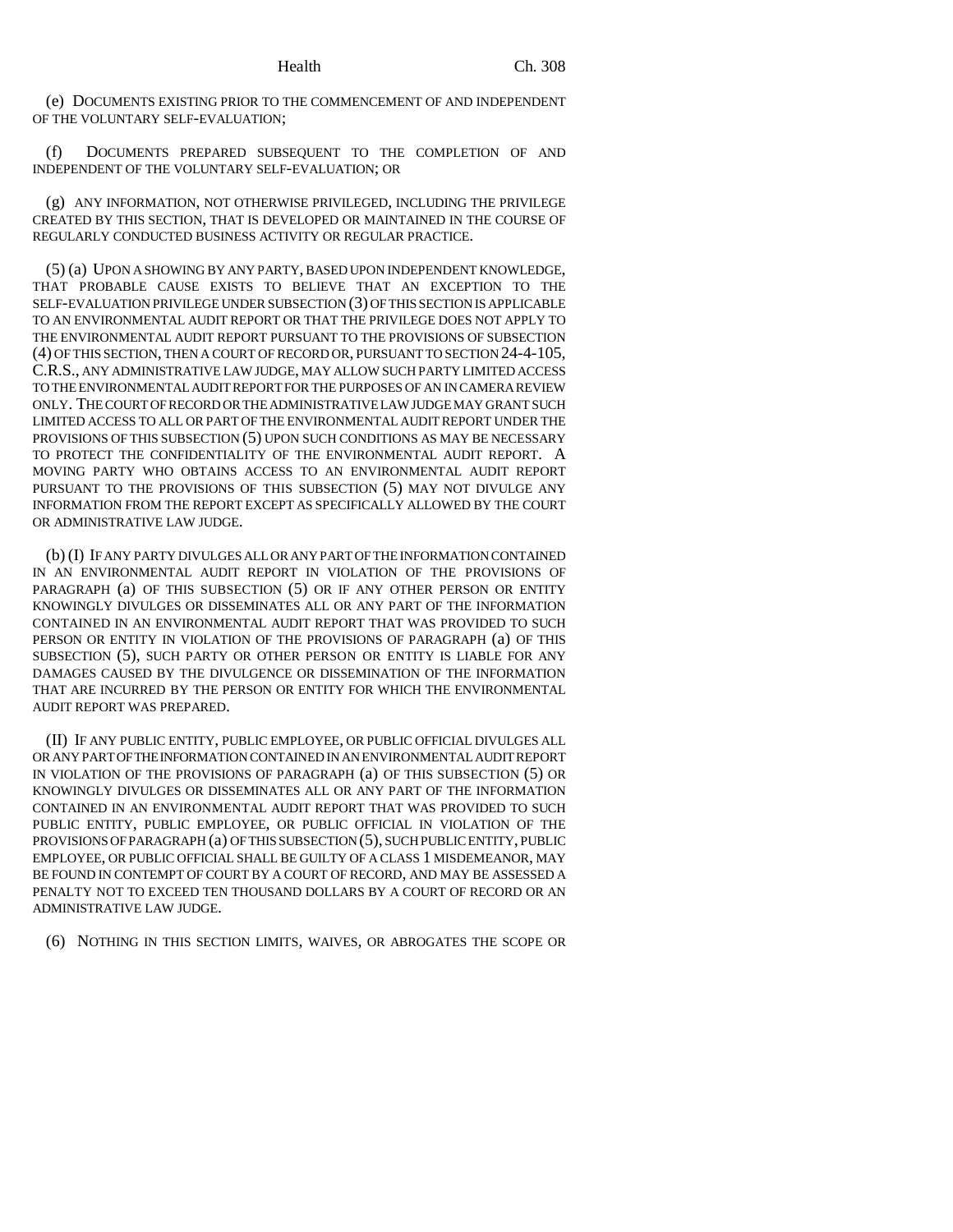NATURE OF ANY STATUTORY OR COMMON-LAW PRIVILEGE.

(7) A PERSON OR ENTITY ASSERTING A VOLUNTARY SELF-EVALUATION PRIVILEGE HAS THE BURDEN OF PROVING A PRIMA FACIE CASE AS TO THE PRIVILEGE. A PARTY SEEKING DISCLOSURE OF AN ENVIRONMENTAL AUDIT REPORT HAS THE BURDEN OF PROVING THAT SUCH PRIVILEGE DOES NOT EXIST UNDER THIS SECTION.

(8) NOTWITHSTANDING THE PROVISIONS OF SUBSECTION (3) OF THIS SECTION, THE EXISTENCE OF AN ENVIRONMENTAL AUDIT REPORT SHALL BE SUBJECT TO DISCOVERY PROCEEDINGS PURSUANT TO THE RULES OF CIVIL PROCEDURE, CRIMINAL PROCEDURE, OR ADMINISTRATIVE PROCEDURE; EXCEPT THAT THE CONTENTS OF SUCH A REPORT OR ANY OTHER PRIVILEGED INFORMATION CONTAINED THEREIN SHALL REMAIN CONFIDENTIAL.

(9) THIS SECTION APPLIES ONLY TO ALL VOLUNTARY SELF-EVALUATIONS THAT ARE PERFORMED DURING THE PERIOD BEGINNING ON THE EFFECTIVE DATE OF THIS ACT AND ENDING JUNE 30, 1999.

**SECTION 2.** 13-90-107 (1), Colorado Revised Statutes, 1987 Repl. Vol., as amended, is amended BY THE ADDITION OF A NEW PARAGRAPH to read:

**13-90-107. Who may not testify without consent.** (1) There are particular relations in which it is the policy of the law to encourage confidence and to preserve it inviolate; therefore, a person shall not be examined as a witness in the following cases:

(j) (I) (A) IF ANY PERSON OR ENTITY PERFORMS A VOLUNTARY SELF-EVALUATION, THE PERSON, ANY OFFICER OR EMPLOYEE OF THE ENTITY OR PERSON INVOLVED WITH THE VOLUNTARY SELF-EVALUATION, IF A SPECIFIC RESPONSIBILITY OF SUCH EMPLOYEE WAS THE PERFORMANCE OF OR PARTICIPATION IN THE VOLUNTARY SELF-EVALUATION OR THE PREPARATION OF THE ENVIRONMENTAL AUDIT REPORT, OR ANY CONSULTANT WHO IS HIRED FOR THE PURPOSE OF PERFORMING THE VOLUNTARY SELF-EVALUATION FOR THE PERSON OR ENTITY MAY NOT BE EXAMINED AS TO THE VOLUNTARY SELF-EVALUATION OR ENVIRONMENTAL AUDIT REPORT WITHOUT THE CONSENT OF THE PERSON OR ENTITY, OR UNLESS ORDERED TO DO SO BY ANY COURT OF RECORD, OR, PURSUANT TO SECTION 24-4-105, C.R.S., BY AN ADMINISTRATIVE LAW JUDGE. FOR THE PURPOSES OF THIS PARAGRAPH (j), "VOLUNTARY SELF-EVALUATION" AND "ENVIRONMENTAL AUDIT REPORT" HAVE THE MEANINGS PROVIDED FOR THE TERMS IN SECTION 13-25-126.5 (2).

(B) THIS PARAGRAPH (j) DOES NOT APPLY IF THE VOLUNTARY SELF-EVALUATION IS SUBJECT TO AN EXCEPTION ALLOWING ADMISSION INTO EVIDENCE OR DISCOVERY PURSUANT TO THE PROVISIONS OF SECTION 13-25-126.5 (3) OR (4).

(II) THIS PARAGRAPH (j) APPLIES ONLY TO VOLUNTARY SELF-EVALUATIONS THAT ARE PERFORMED DURING THE PERIOD BEGINNING ON THE EFFECTIVE DATE OF THIS ACT AND ENDING JUNE 30, 1999.

**SECTION 3.** Part 1 of article 1 of title 25, Colorado Revised Statutes, 1989 Repl. Vol., as amended, is amended BY THE ADDITION OF A NEW SECTION to read: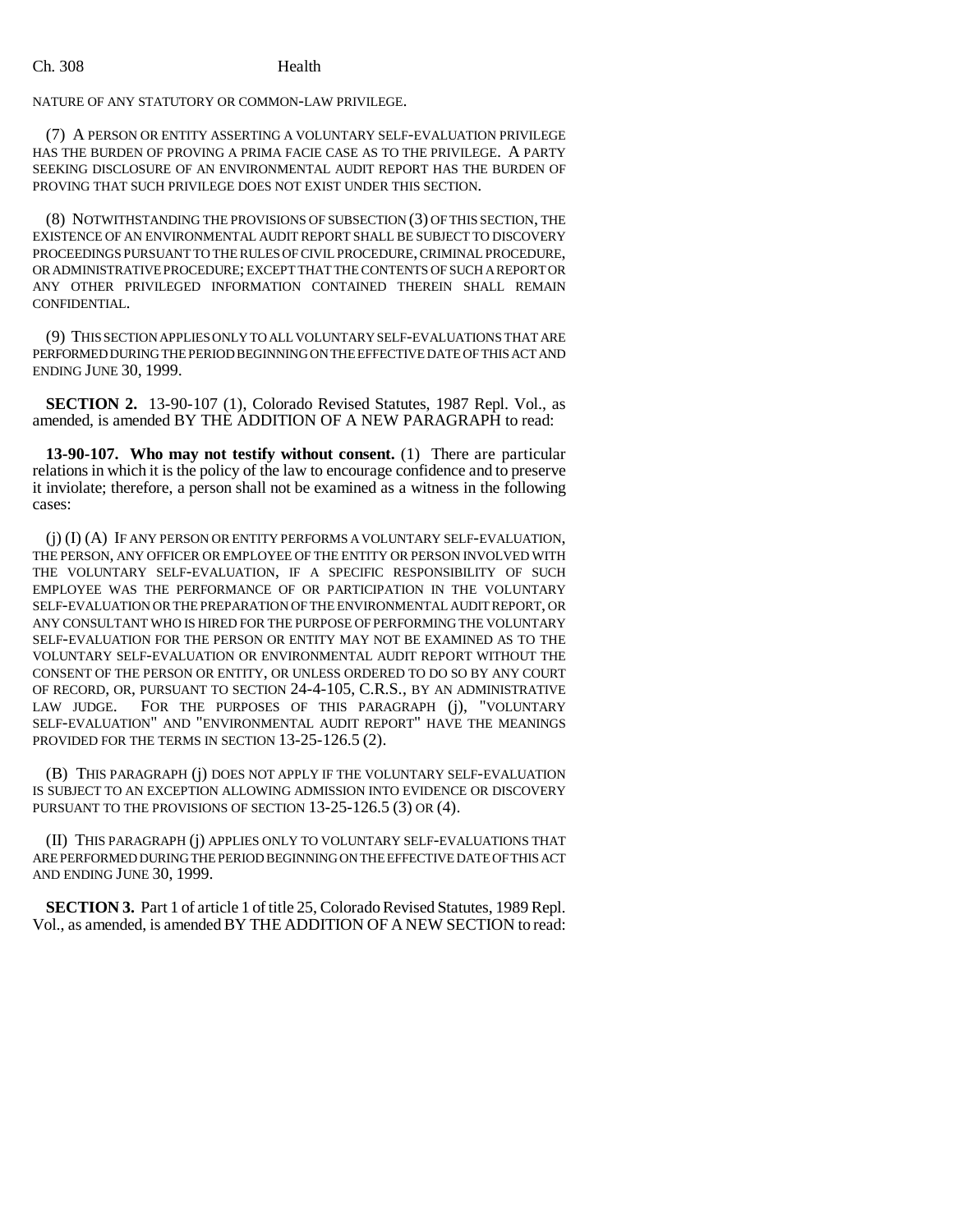**25-1-114.5. Voluntary disclosure arising from self-evaluation - presumption against imposition of administrative, civil, or criminal penalties.** (1) FOR THE PURPOSES OF THIS SECTION, A DISCLOSURE OF INFORMATION BY A PERSON OR ENTITY TO ANY DIVISION OR AGENCY WITHIN THE DEPARTMENT OF HEALTH REGARDING ANY INFORMATION RELATED TO AN ENVIRONMENTAL LAW IS VOLUNTARY IF ALL OF THE FOLLOWING ARE TRUE:

(a) THE DISCLOSURE IS MADE PROMPTLY AFTER KNOWLEDGE OF THE INFORMATION DISCLOSED IS OBTAINED BY THE PERSON OR ENTITY;

(b) THE DISCLOSURE ARISES OUT OF A VOLUNTARY SELF-EVALUATION;

(c) THE PERSON OR ENTITY MAKING THE DISCLOSURE INITIATES THE APPROPRIATE EFFORT TO ACHIEVE COMPLIANCE, PURSUES COMPLIANCE WITH DUE DILIGENCE, AND CORRECTS THE NONCOMPLIANCE WITHIN TWO YEARS AFTER THE COMPLETION OF THE VOLUNTARY SELF-EVALUATION. WHERE SUCH EVIDENCE SHOWS THE NONCOMPLIANCE IS THE FAILURE TO OBTAIN A PERMIT, APPROPRIATE EFFORTS TO CORRECT THE NONCOMPLIANCE MAY BE DEMONSTRATED BY THE SUBMITTAL OF A COMPLETE PERMIT APPLICATION WITHIN A REASONABLE TIME.

(d) THE PERSON OR ENTITY MAKING THE DISCLOSURE COOPERATES WITH THE APPROPRIATE DIVISION OR AGENCY IN THE DEPARTMENT OF HEALTH REGARDING INVESTIGATION OF THE ISSUES IDENTIFIED IN THE DISCLOSURE.

(2) FOR THE PURPOSES OF PARAGRAPH (c) OF SUBSECTION (1) OF THIS SECTION, UPON APPLICATION TO AND AT THE DISCRETION OF THE DEPARTMENT OF HEALTH, THE TIME PERIOD WITHIN WHICH THE NONCOMPLIANCE IS REQUIRED TO BE CORRECTED MAY BE EXTENDED IF IT IS NOT PRACTICABLE TO CORRECT THE NONCOMPLIANCE WITHIN THE TWO-YEAR PERIOD. A REQUEST FOR A DE NOVO REVIEW OF THE DECISION OF THE DEPARTMENT OF HEALTH MAY BE MADE TO THE APPROPRIATE DISTRICT COURT OR ADMINISTRATIVE LAW JUDGE.

(3) IF A PERSON OR ENTITY IS REQUIRED TO MAKE A DISCLOSURE TO A DIVISION OR AGENCY WITHIN THE DEPARTMENT OF HEALTH UNDER A SPECIFIC PERMIT CONDITION OR UNDER AN ORDER ISSUED BY THE DIVISION OR AGENCY, THEN THE DISCLOSURE IS NOT VOLUNTARY WITH RESPECT TO THAT DIVISION OR AGENCY.

(4) IF ANY PERSON OR ENTITY MAKES A VOLUNTARY DISCLOSURE OF AN ENVIRONMENTAL VIOLATION TO A DIVISION OR AGENCY WITHIN THE DEPARTMENT OF HEALTH, THEN THERE IS A REBUTTABLE PRESUMPTION THAT THE DISCLOSURE IS VOLUNTARY AND THEREFORE THE PERSON OR ENTITY IS IMMUNE FROM ANY ADMINISTRATIVE AND CIVIL PENALTIES ASSOCIATED WITH THE ISSUES DISCLOSED AND IS IMMUNE FROM ANY CRIMINAL PENALTIES FOR NEGLIGENT ACTS ASSOCIATED WITH THE ISSUES DISCLOSED. THE PERSON OR ENTITY SHALL PROVIDE INFORMATION SUPPORTING ITS CLAIM THAT THE DISCLOSURE IS VOLUNTARY AT THE TIME THAT THE DISCLOSURE IS MADE TO THE DIVISION OR AGENCY.

(5) TO REBUT THE PRESUMPTION THAT A DISCLOSURE IS VOLUNTARY, THE APPROPRIATE DIVISION OR AGENCY SHALL SHOW TO THE SATISFACTION OF THE RESPECTIVE COMMISSION IN THE DEPARTMENT OF HEALTH OR THE STATE BOARD OF HEALTH, IF NO RESPECTIVE COMMISSION EXISTS, THAT THE DISCLOSURE WAS NOT